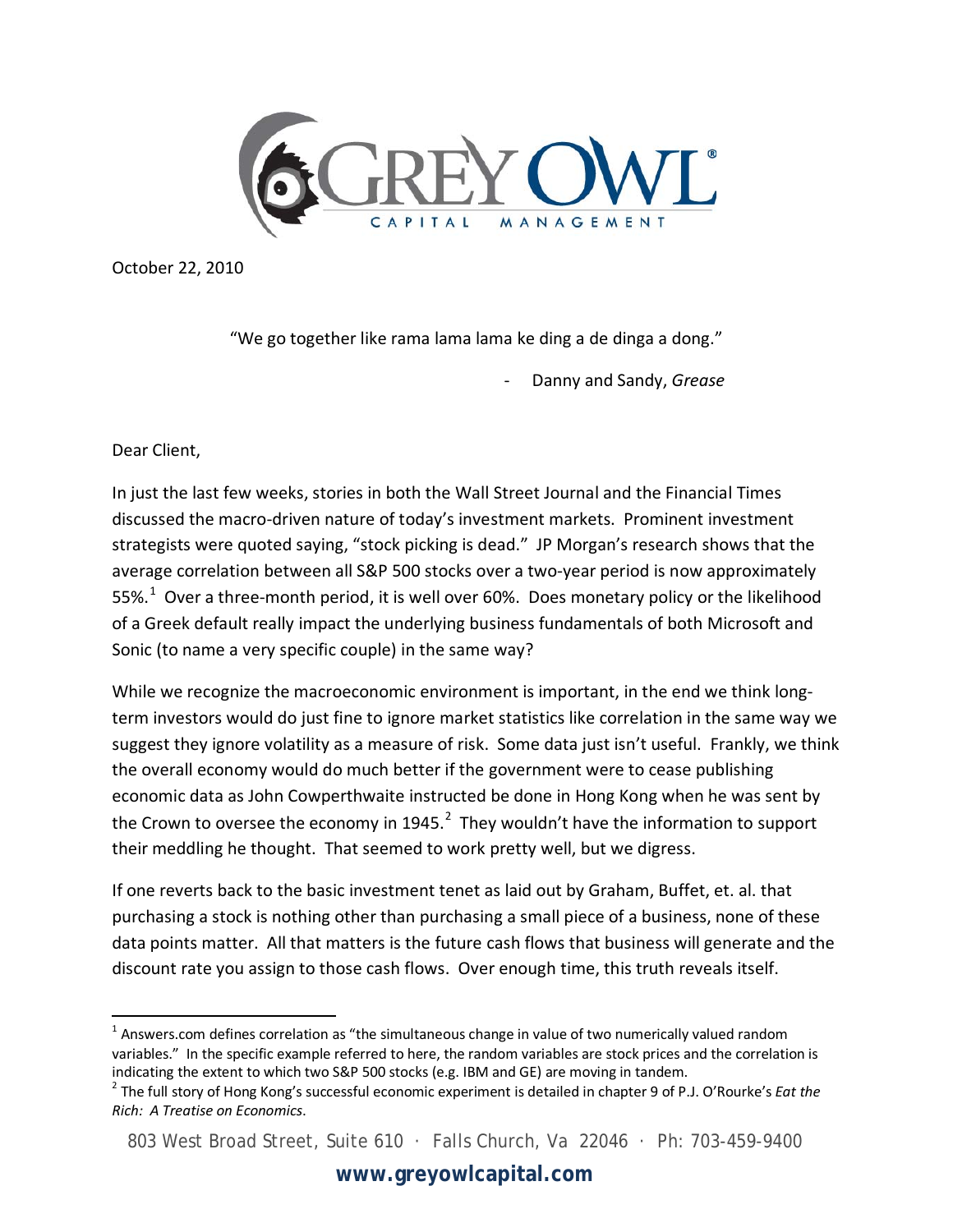A more detailed discussion of stock market correlation, as well as an in-depth analysis of our Microsoft investment follows, but first a review of our performance compared to investable options for the major market indices:

|                                                             |        |            |        | Cumulative  |
|-------------------------------------------------------------|--------|------------|--------|-------------|
|                                                             | Q310   | <u>YTD</u> | TTM    | Since 10/06 |
| <b>Grey Owl Opportunity Strategy (net fees)<sup>3</sup></b> | 7.34%  | 4.24%      | 7.84%  | 18.38%      |
| Spider Trust S&P 500 (SPY)                                  | 11.31% | 3.91%      | 10.18% | $-9.77\%$   |
| iShares MSCI World (ACWI and MXWD)                          | 14.92% | 3.10%      | 7.71%  | $-3.20\%$   |

## **Why are stocks moving as one?**

 $\overline{\phantom{a}}$ 

JP Morgan's October  $5<sup>th</sup>$  report titled "Why We Have a Correlation Bubble" offers some thoughts. First, they posit we are in a period of high macroeconomic uncertainty (and we are). Government-dictated fiscal and regulatory policies are often blunt instruments that impact hiring and investment decisions across multiple business sectors. Monetary policy can lead to inflation or deflation which impacts the discount rate investors use to value future cash flows of all business (and asset) types. Tax rate uncertainty has the same impact. Monetary policy can also lead to currency stability or instability which makes it easier or harder (respectively) for business owners to make investment decisions and contract with each other for multi-period transactions.

Second, increased availability of index futures and exchange traded funds (ETFs) have made it easier to place "macro" bets. Thus in today's world of macroeconomic uncertainty it is easier for investors to speculate on government policy. And speculate they will: in recent months combined trading in futures and ETFs reached around 140% of cash equity volume or 60% of total equity volume. Clearly, many investors are implementing their macro-theses through these broad market vehicles rather than through individual securities. Correlation follows. If 100% of total equity volume were in S&P 500 index futures and ETFs, stocks would be 100% correlated. It therefore follows that the higher the volume in index trading, the higher the expected correlation.

We would add that the context around a decision and how the decision is framed can have enormous influence on the decision. For instance, uncertainty causes investors to shorten their time horizon. As clarity dissipates, the agency conflict becomes more acute: professional

<span id="page-1-0"></span> $3$  This is the performance of our "risk" model or opportunity strategy, not the performance of your individual consolidated accounts, which may or may not include a broader mandate. Please refer to performance disclosures found at the end of this letter for additional information.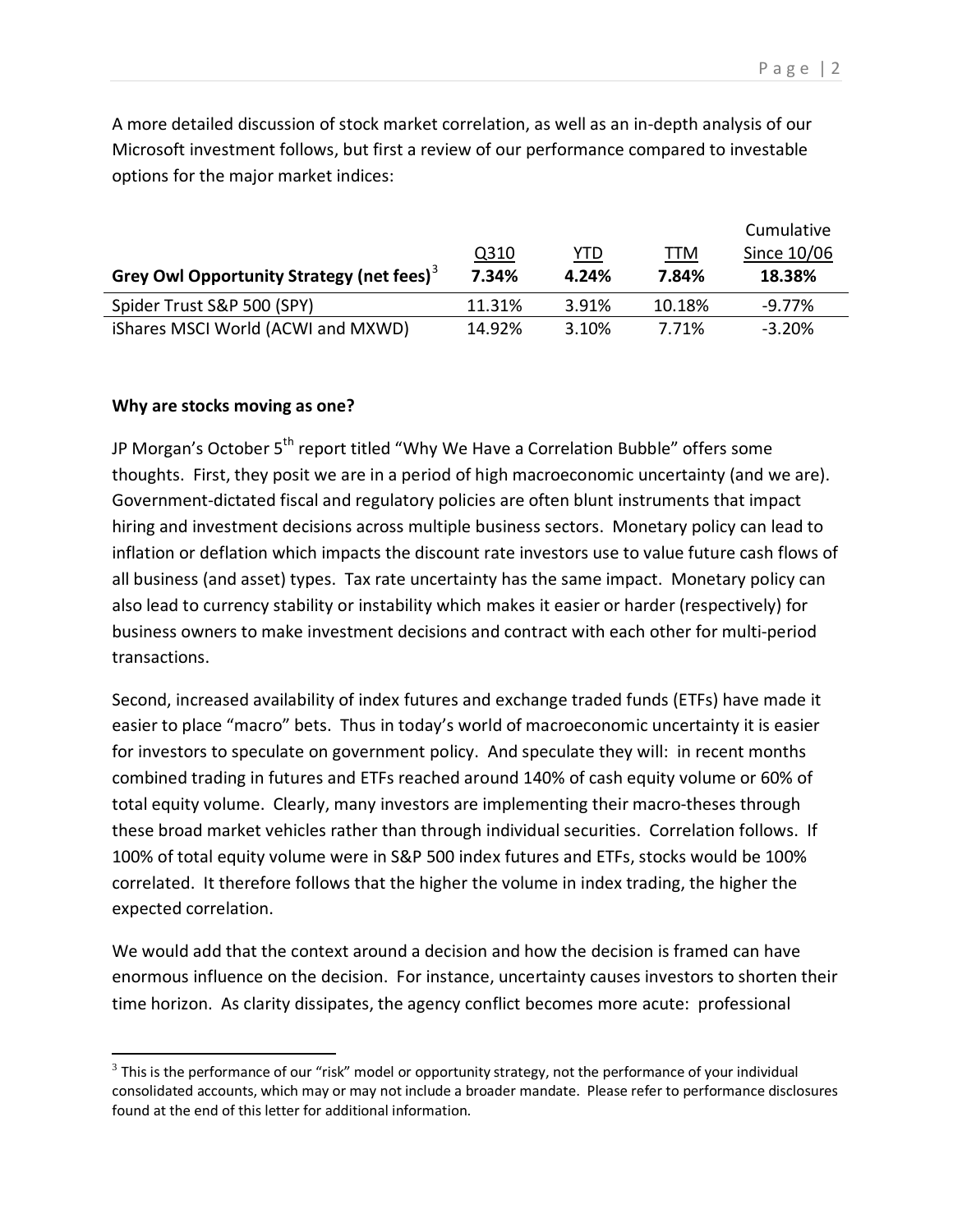investors become more worried about (short-term) outcomes as opposed to process (and longterm outcomes) because they want to keep their clients. They no longer have the luxury to think long-term. In reality, it's the short-term that is far more volatile than the long-term. This creates an opportunity for patient investors with patient clients.

Logical or not, these actions create a positive feedback loop. Macroeconomic uncertainty creates a demand for index products. This in turn increases stock correlation. Increased correlation discourages traditional stock pickers. Individual stock trading volume goes down and index volume goes up leading to even greater correlation. In the end though, all bubbles must burst. JP Morgan suggests that stock correlation is a mean-reverting series. The last peak occurred at similar levels of correlation in 1987 with the program-trading driven stock market crash. The last trough occurred in 1999 when everything dot-com soared and old-world, cashflow businesses were selling at steep discounts.

We agree that correlation will eventually revert to more normalized levels. Over time, a combination of three factors will help facilitate this. First, if correlation remains mean reverting, as JP Morgan suggests, and it is at a very high level now, by definition it will decline at some point. Second, uncertainty about the macroeconomic environment will vary over time. Although we cannot predict what will cause opinions to change, we are quite confident they will not remain the same. Finally, in the long run, individual company cash flows will be the primary determinant of how much value a company creates. Concepts like volatility and correlation can create short-term opportunities over days, weeks, or months, but over quarters and years cold hard cash is what counts. As Ben Graham said, "In the short run the market is a voting machine. In the long run it's a weighing machine." In the meantime, we will work to identify and purchase undervalued securities. This will be even safer if it is equity in companies with strong competitive advantages, rock-solid balance sheets, and an ability to adapt to both technological and macroeconomic changes. Like Microsoft.

## **Microsoft – The Quintessential Blue Chip**

In its 2000 fiscal year, Microsoft earned \$0.85 per diluted share and offered no dividend. The stock traded near \$60/share implying an earnings multiple over 70x. Today, the stock trades around \$24.50 and offers a dividend yield of 2.6%. In its 2010 fiscal year (ended June 30, 2010), the company earned \$2.10 per diluted share implying a return on equity of over 40% and an earnings multiple of just 11.7x. This is a 9.5% compounded annual growth rate in earnings during a ten-year period where Microsoft returned most of their earnings to shareholders via buybacks and dividends. In other words, the 9.5% growth required very little incremental capital; all the more impressive given that Microsoft was a 25-year-old company in 2000.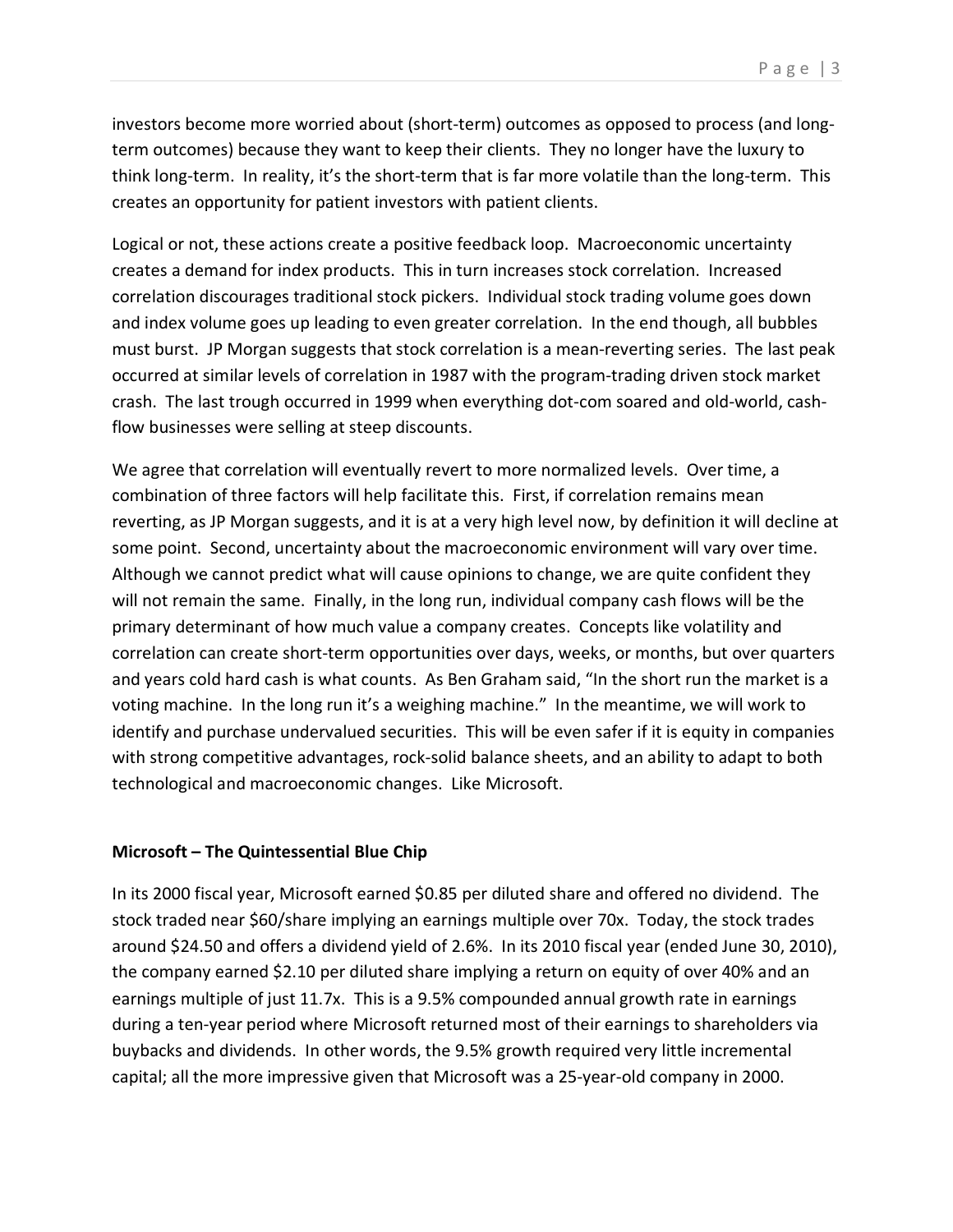It is instructive to compare these Microsoft data points to the broad market as defined by the S&P 500. The S&P 500 closed the third quarter of 2010 providing a dividend yield of just under 2%. For the full year period ending June 2010, the S&P 500 companies generated \$67 in (reported) earnings on \$542 of book value for a return on equity of 12% and an earnings multiple of 17x. In other words, Microsoft is over 3x as efficient with its equity as the overall market, yet it trades at a 30% discount to the market.

In reality, the above analysis understates just how efficient a cash machine Microsoft is and how much more efficient it is today compared to ten years ago. In 2000, Microsoft generated \$9.[4](#page-3-0)B in net income on \$41.4B in shareholder's equity<sup>4</sup> (which included an average cash balance of \$20.[5](#page-3-1)B). Therefore, in 2000, Microsoft generated a return on equity less cash<sup>5</sup> of 45%. In 2010, Microsoft was able to generate \$18.8B in net income on \$46.2B in shareholder's equity (which included an average cash balance of \$34.1B) or a return on equity less cash of 155%.

Microsoft is an extraordinarily high return business and therein lies the rub (or at least part of it). Microsoft has a reinvestment problem. We think this is one of two larger issues weighing on the stock. The second issue is the fundamental shift away from personal computer (PC) centric computing to mobile devices and the "cloud." We believe both issues are over-discounted<sup>[6](#page-3-2)</sup> at the current stock price.

With regard to the reinvestment problem, Microsoft has made strides over the past decade and appears as if they may take further steps to optimize their balance sheet and return additional capital to shareholders sooner rather than later. In a recent report, Goldman Sachs highlighted the fact that since 2002, Microsoft returned \$148B to investors: \$93B via stock repurchases and \$55B in dividends including over \$30B via a one-time dividend of over \$3/share in 2004. To put this in perspective, Microsoft's market capitalization is \$210B today. If you were to buy Microsoft in its entirety today and the company returned \$148B over the next eight years as it did over the past eight years, your cost basis would be \$62B on which Microsoft would be generating well over the \$18.8B in net income they generated last year. However, therein lies the second rub. Investors seem to think Microsoft's franchise is at significant risk and they will have a difficult time maintaining, let alone growing, their net income.

<span id="page-3-0"></span> $<sup>4</sup>$  Shareholder's equity is the capital investors have provided to the firm along with any retained earnings (i.e.</sup> earnings not paid out as dividends).

<span id="page-3-1"></span><sup>&</sup>lt;sup>5</sup> We use the concept "shareholder's equity less cash" because, in Microsoft's case, the vast majority of the cash on their balance sheet is "excess" and not required to fund working capital or other aspects of the business. The cash could easily be distributed to shareholders if the company chose to.

<span id="page-3-2"></span> $^6$  By "over-discounted," we mean that investors have (in our opinion) assigned too high a probability or too excessive a damage scenario to the possible event.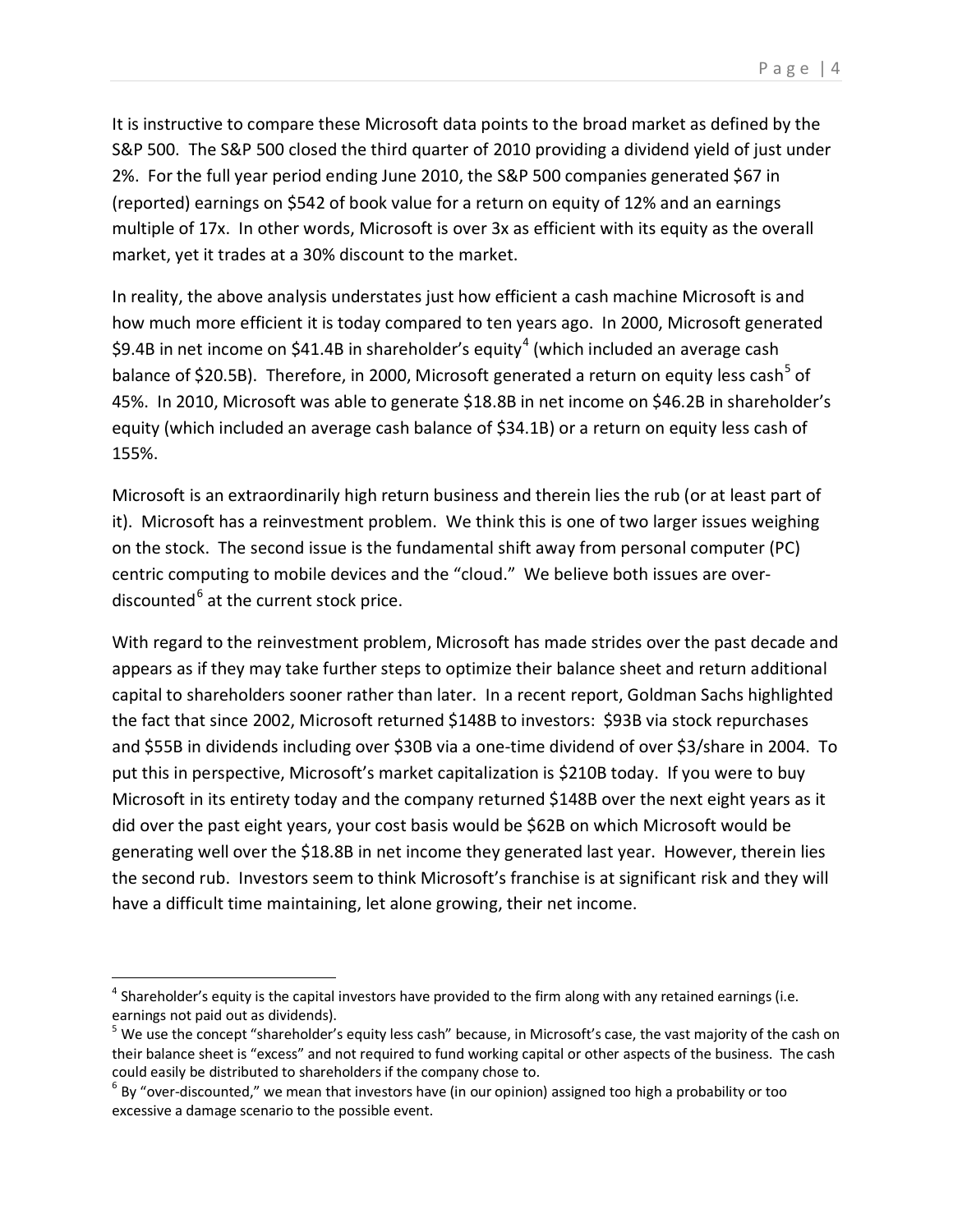Today, Microsoft generates the vast majority of their profit from the Windows and Office franchises. They are, respectively, the operating system and productivity suite used on the vast majority of business and consumer PCs. These franchises are under threat from multiple fronts: tablet PCs and mobile devices with "light" operating systems, processing done at central servers (i.e. the "cloud"), and free applications offered as an Internet-based service to name the most prominent.

Microsoft has beaten back threats before. In the late 90s, Linux was the threat. Today, Linux's share of the desktop operating system market is 1%. Windows' share is 89%. Linux's sever share is 21%, down from 24% in 2005. In 2008, fewer than 10% of netbook computers (the precursor to tablets?) were running Windows operating system. By 2009, the number was 96%. Microsoft has also proven competitive in the online (or "software as a service") market. Windows Live Mail has 360 million users compared to 173 million for Google's Gmail and 284 million of Yahoo! Mail. Xbox Live has 26 million subscribers downloading games and movies and interacting with other members (up from 3 million in mid-2006).

The threats are certainly real, but so is the margin-of-safety in today's stock price. Going forward, Microsoft doesn't need to be the dominant player it was over the past twenty years in order to provide investors with an adequate return. In addition, catalysts abound. We are on the front-end of important product cycles in the core franchises: Windows 7 and Office 2010 were both recently released. Windows 7 is already the fastest selling operating system of all time selling 175 million licenses as of the June 30, 2010 quarter. New areas are beginning to bear fruit: Xbox Live is a clear winner, the Bing search engine is taking market share, and Windows Phone 7 (just launched) has the potential to offer a unique mobile platform with Office and Xbox Live integration. The 4-6 million .NET developers are a very large market for Microsoft's "cloud" development platform (Azure). Finally, a repatriation tax holiday is one of many events that could allow Microsoft to more efficiently return capital to shareholders. Based on the recent debt offering, this is clearly top-of-mind in the executive suite.

We think Microsoft is cheap. By our estimate, the market is pricing in an immediate 3% drop in EBITDA margin and zero sales growth over the next five years. In addition to being cheap, we see Microsoft as a hedge against an uncertain macro environment. Microsoft requires little capital investment, so it won't be subjected to replacing assets at much higher prices if inflation should develop. Likewise, it has little leverage and won't suffer from increasing real interest and principal payments should a deflationary environment set it. In addition, technology is one of the few areas where corporate America is willing to invest – increased productivity is seen as the best way to grow earnings. **Other investors can try and time the macro winds using futures and ETFs. We would rather own individual businesses (Microsoft being just one example) where we understand the underlying business dynamics.**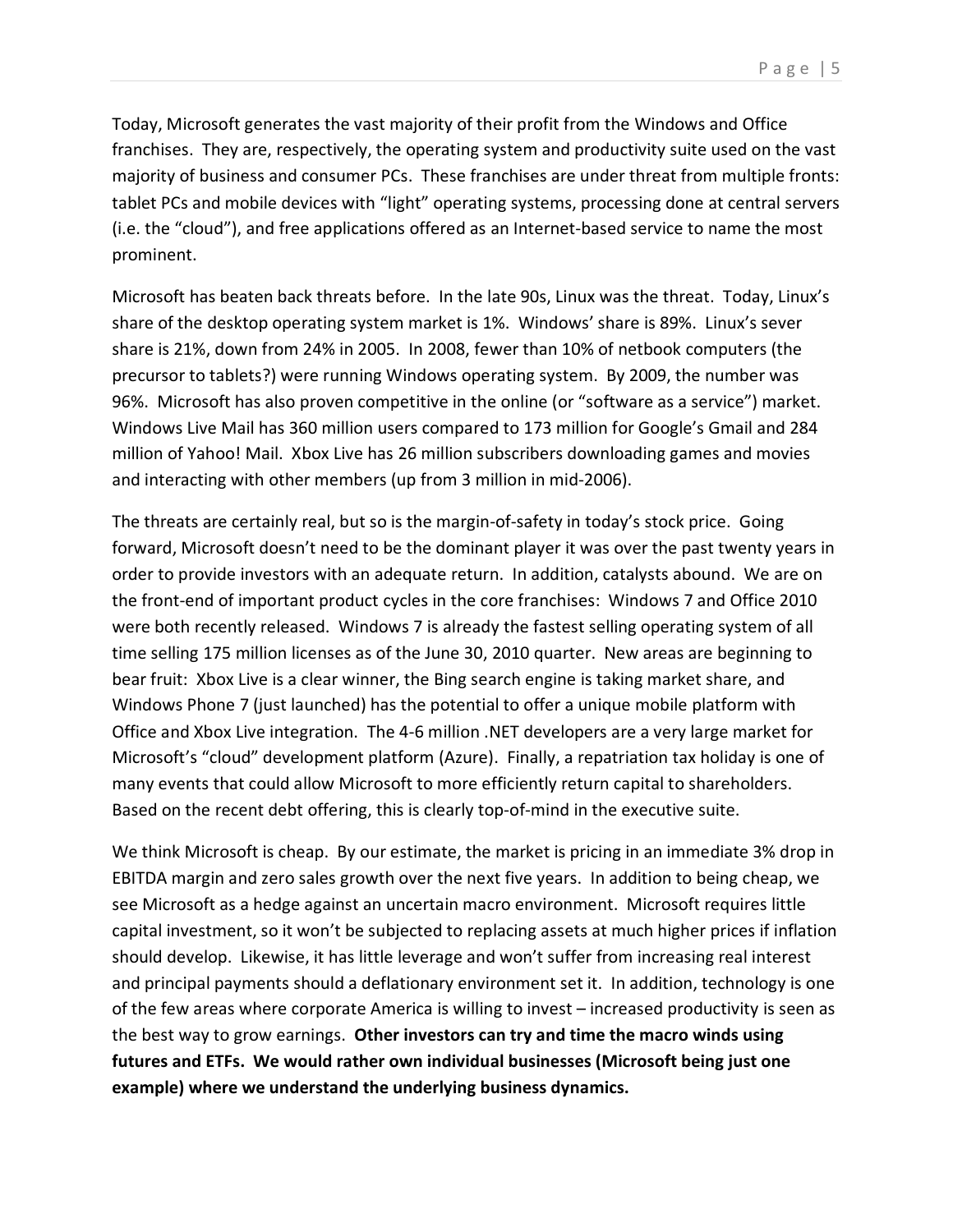## **Market Climate**

Uncertainty abounds and all broad asset classes are beginning to look expensive again. Unemployment shows few signs of improvement and business confidence is low, yet the stock market continues to climb the "wall of worry." Frankly, we have little confidence in the economy or in the broad stock market. However, we continue to find pockets of value in outof-favor names across industries and market capitalizations. Macro uncertainty may continue to drive the market for some time, but eventually the weighing machine will win out. Not everything can stay together forever like Danny and Sandy.

As always, if you have any thoughts regarding the above ideas or your specific portfolio that you would like to discuss, please feel free to call us at 1-888-GREY-OWL.

Sincerely,

Grey Owl Capital Management

Grey Owl Capital Management, LLC